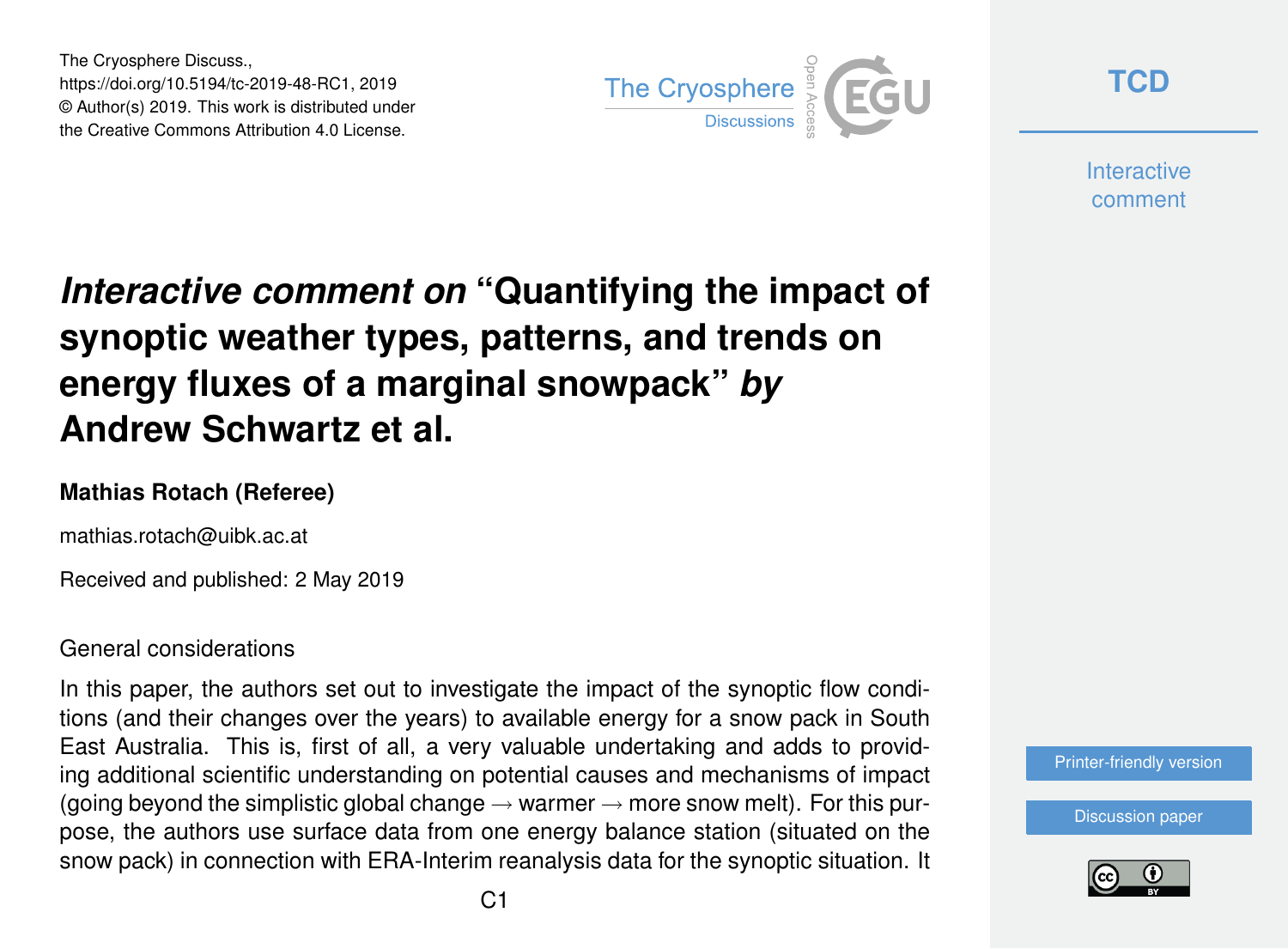seems to me that in both these data sources, there are conceptual problems that need to be addressed before the paper can be recommended for publication. I usually, when preparing my review (i.e., reading the paper) list 'major' and 'minor' issues separately (this is what can be found below). Still, I add those two critical issues separately  $$ even if some of the 'major' (and even some of the minor) comments address the same topics.

I have tried to give some references for specific points raised – and they often happen to be from my own work. This is not 'to make the authors cite my papers' – it is just that it is the quickest way to get this put together. Often, there are other, equally suited papers around for the same issue.

#### Critical issues

1) The authors use one surface EB station in an area of large spatial inhomogeneity, and derive all their results from this one site (2 years ['seasons'] of measurements). The individual contributions to the EB are then attributed to each synoptic type and further used in a climatological study. All this, basically prompts the questions: i) how representative is this one site for any larger area? Is the very local measurement representing the [energy distribution] in the 'Snowy Mountains' to any degree? ii) Are the energy estimates accurate enough to draw any firm conclusions? As for ii) the authors take most of the necessary corrections etc. to measurements appropriately into account and also apply a quality assurance procedure. However, this leads to the necessity to basically 'produce' 50% of the data (and I am not convinced that a lookup table is the best solution to do this, if necessary, see below) with a claimed uncertainty of some 21 W/m2 (latent heat flux) and 34 W/m2 (sensible heat flux). Summed over the day this amounts to some 1.8 (2.9) MJ/m2 (and day). Looking at Fig. 10 reveals that this is more for both  $Q$  e and  $Q$  H than the difference between the synoptic pattern with the largest and the smallest contribution to the EB. So, this triggers two consequences: First, the accuracy of the measurements has to be increased (which means not to use the Campbell standard post processing, taking into account (estimating)

## **[TCD](https://www.the-cryosphere-discuss.net/)**

**Interactive** comment

[Printer-friendly version](https://www.the-cryosphere-discuss.net/tc-2019-48/tc-2019-48-RC1-print.pdf)

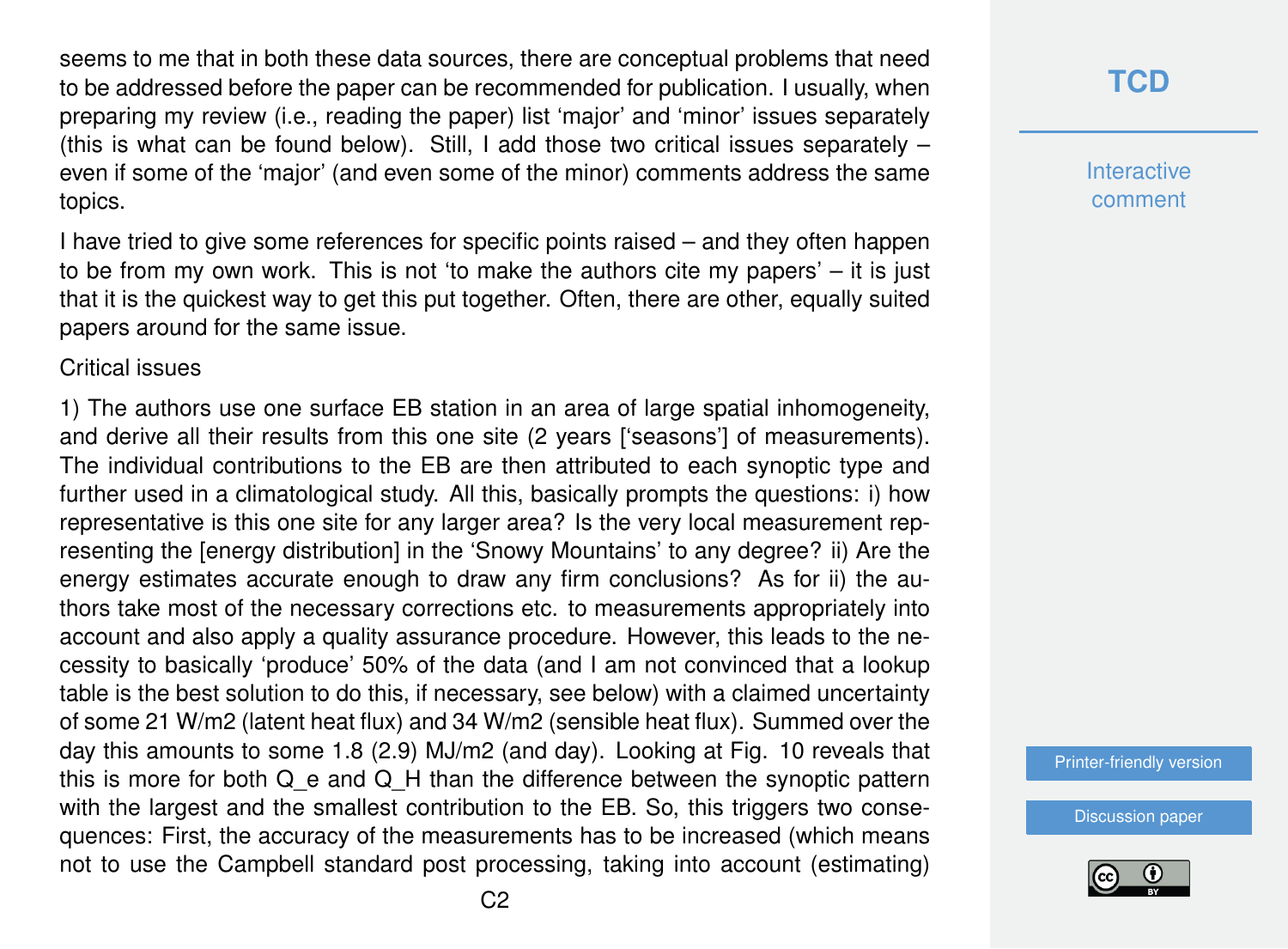the uncertainty due to assumptions which are not particularly good (such as 'constant fluxes', such as planar fit coordinate rotation with only one plane', etc. – see some of the 'major comments'). Second, the estimation of missing data has to become better (I am pretty sure that much better accuracy can be obtained by using a sophisticated statistical model), and finally, the uncertainty of the estimates has to be taken into account when discussing the results (e.g. Fig. 10). For example, this 'bar plot' could include error bars.

Concerning the representativeness question (i), I can only say, that our own measurements of contributions to the EB in complex terrain (e.g. Rotach et al. 2017), yields huge differences in all the contributions (with the exception of the longwave balance) from site to site, at kilometre scale. We haven't investigated the impact on daily means (or sums), but looking at daily cycles shows that they can be substantial (several 100 W/m2 in the maximum and several hours of difference when the maximum occurs, i.e. when the fluxes start to 'go back'). I have no useful suggestion, how to actually estimate the potential attribution error that might be introduced when using only one site (based on published results, that is) – but at least, I think it must be discussed (maybe Bellaire et al. 2017 provide some hints on orders of magnitude).

2) My second concern is the treatment of 'days' as an entity. Each day is identified with a 'synoptic pattern' (which is determined based on mean daily values of SLP, temperature, humidity, wind, etc.). While I can see how statistically this procedure yields a synoptic pattern for each day, I do not understand, why those patterns should always start at midnight and last for a day. Looking at the patterns shows that they constitute 'snapshots' of a dynamic development (e.g. the T7-T5-T3 sequence (Fig. 9) actually corresponding to an eastward moving trough to the south of the area of interest). This means that those patterns are only 'statistical entities' with the actual position of the trough on a given day (00.00 to 24.00 o'clock) being 'closest' to one of the patterns. If the trough had built (or moved in) at 12.00 o'clock (rather than at midnight and 'stayed there' for 24 hrs) as manifested in T7, the actual pressure

# **[TCD](https://www.the-cryosphere-discuss.net/)**

**Interactive** comment

[Printer-friendly version](https://www.the-cryosphere-discuss.net/tc-2019-48/tc-2019-48-RC1-print.pdf)

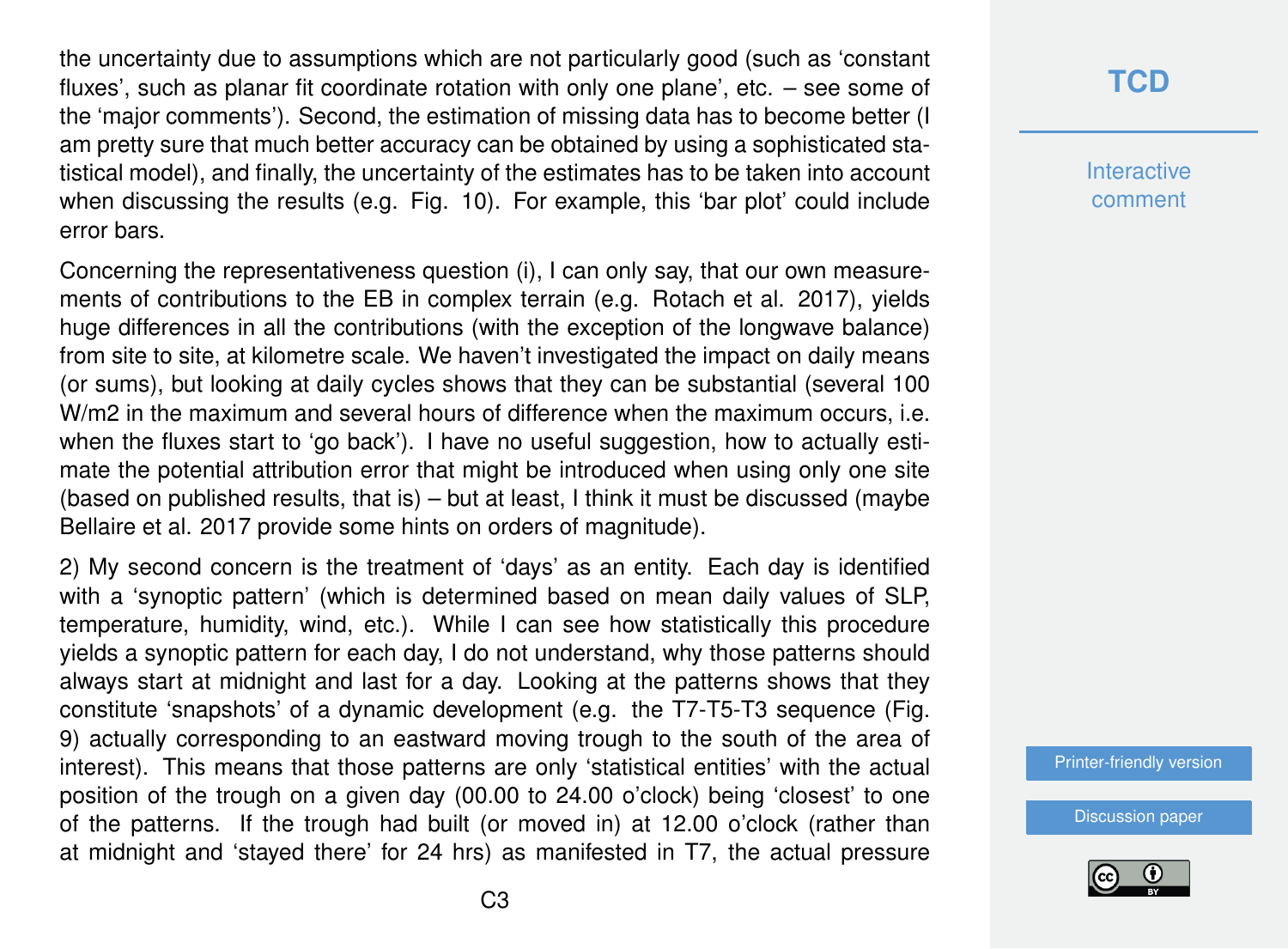distribution (on day two, say) would likely be somewhere between T7 and T5 – with possibly quite drastic consequences for the local pressure (geopotential) distribution (e.g. Fig. 4) and hence advection pattern. This, in turn, will (potentially) affect large parts of the explanations (e.g., the WAA and CAA as discussed in Section 3.1.3). Can the authors 'defend' their choice of 24 hr time segments in some more detail and comment on the potential consequences (day-to-variability within a given pattern)?

#### Major comments

1) L. 131: It is good to provide the information on the instrumentation. It is also necessary, however, to provide information on data post-processing. Later (l. 217 ff), I see most of it is mentioned. However, for the planar fit coordinate rotation, one would want to know whether a sectorial fit is being employed (in complex terrain, most generally the 'plane' is not the same for different wind directions. . ., see, e.g., Stiperski and Rotach 2016), and over which period the 'planes' were fitted.

2) Homogeneous snow cover: is indeed crucial. Specially mentioned are (l. 156ff) periods with  $T_s > 1.5$  °C and periods with albedo <0.4. But surely, this is mentioned only to detail some special cases. What are the criteria for homogeneity in the first place?

3) Energy available for melt (eq. 1): First of all, this assessment neglects storage in the snowpack (if we have the sum of all the mentioned energy fluxes being non-zero, there is excess energy available (positive or negative) to heat/cool the snowpack, and if zero degrees should be reached (at the surface), this will result in snow melt. Second, eq. (1) assumes that the energy balance is closed. Of course, the EB should be closed at the surface, but it rarely is (and the authors show themselves – even If I do not quite understand what they do in Section 3.2.5 (see there) – that the EB is not closed (not at all). Even over benign surfaces, differences (to closure) are typically several tens of percent (60-90% or so). In complex terrain (as in the present case) the issue is more pronounced (Rotach et al. 2008) - because of the (local) inhomogeneity

# **[TCD](https://www.the-cryosphere-discuss.net/)**

**Interactive** comment

[Printer-friendly version](https://www.the-cryosphere-discuss.net/tc-2019-48/tc-2019-48-RC1-print.pdf)

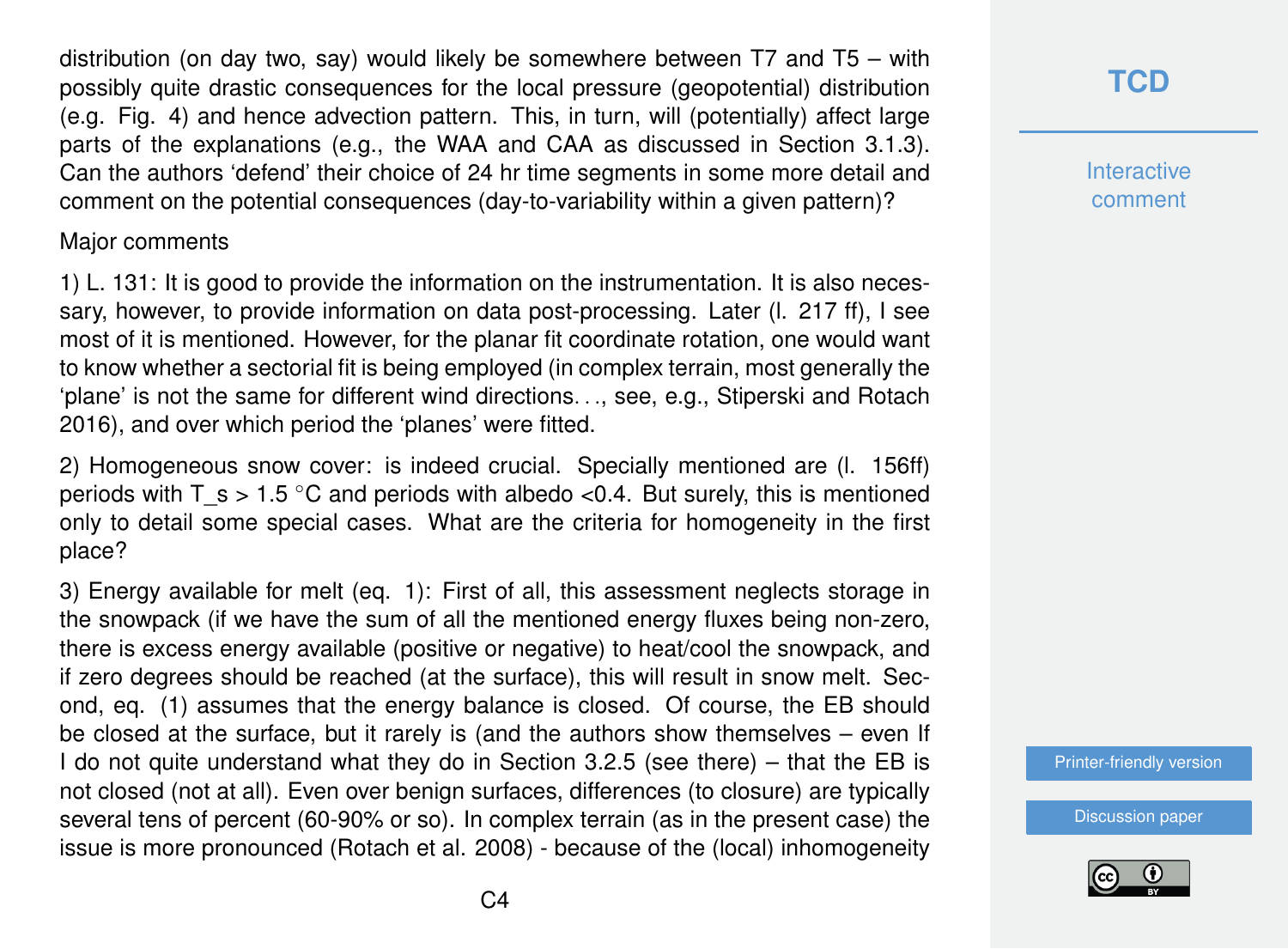(not only of the snow cover – also the terrain itself and hence turbulence) and the advection (also vertical – hence the importance of the coordinate rotation!). Typically, in complex terrain, we do have flux divergence (when we measure the turbulent fluxes at 3 m height, they do not correspond to the surface fluxes [which are those relevant to the EB]. See for example Nadeau et al. (2013), e.g. their Fig. 4, or Sfyri et al. 2018). Usually, it is thought that EB under-closure is due to either instrument uncertainty (must be under-capture, of course), missing processes (e.g., meso-scale quasi-steady circulations) or incomplete corrections /post-processing. Note that in complex terrain, we have, by definition, meso-scale circulations such as thermally driven slope flows (also katabatic winds are in their nature thermally driven flows) or dynamically driven flow modification. And these are associated with non-zero vertical wind (and hence vertical advection). All this leads to an often quite pronounced under-closure of the EB. Basically, then, when assessing the 'melt energy' in the way the authors do, it will be 'too large' (or at least an 'upper limit estimate'. If the EB would indeed be closed at this site (and 3m measurement height) – which you show is not the case  $-Q$  m would be the storage/melt energy. In any other case Q m would actually be smaller. Unfortunately, all the procedures to minimize the under closure are flow dependent – so one cannot simply ignore the 'corrections' (i.e. additional terms like advection and flux divergence terms).

4) L. 184: clustering. This clustering approach sounds interesting – but I think I am not the only one who first hears about it. As it is described, it is purely statistical (which is fair enough), but somehow one would want to know whether or not the different clusters produce different synoptic situations. Only when I checked the given reference (Theobald et al 2015) I saw to what degree different clusters correspond to different synoptic conditions. I suggest to make this very clear (not only 'was verified through manual analysis'. . . - whatever this means), but by explicitly referring to the 'figures below' (4, 5, 6) where these synoptic patterns can be discerned.

5) L. 256. Look-up tables. Apparently, more than 50% of the data is not measured but

## **[TCD](https://www.the-cryosphere-discuss.net/)**

**Interactive** comment

[Printer-friendly version](https://www.the-cryosphere-discuss.net/tc-2019-48/tc-2019-48-RC1-print.pdf)

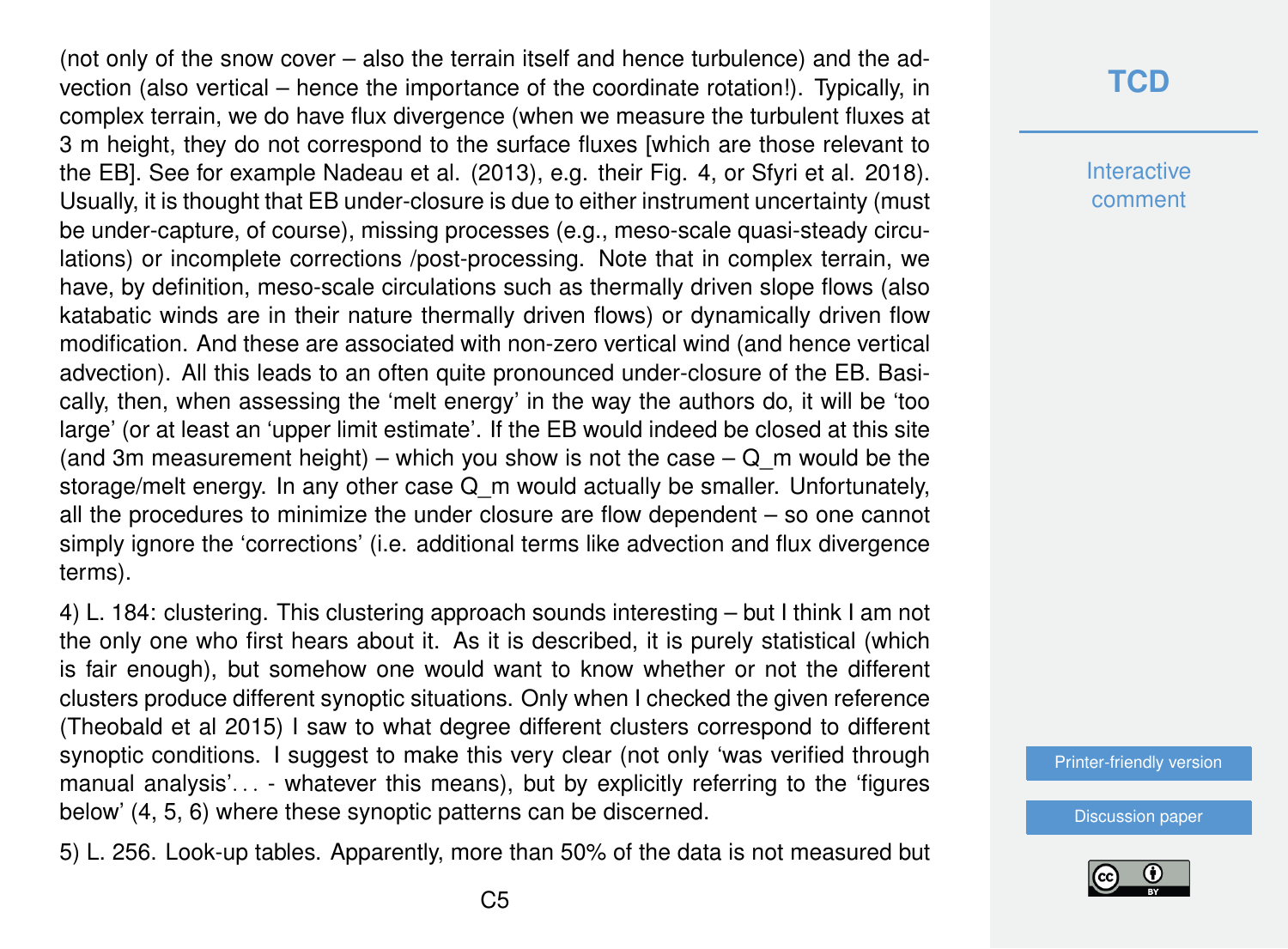statistically 'created'. I assume (but the authors will have to detail this) that the look-up tables correspond to some sort of multi-linear regression model. I do not understand what the '100 iterations' actually mean and how the authors used the available valuable measurements to create (train) the 'look-up tables' and an independent part of the data to verify (and calculate the RMSE's).

6) L. 278: . . .mean daily net energy flux. . .: does this make any sense? Are the individual daily cycles of the available energy (or the averages, if you will) different for the different clusters (synoptic conditions that is)? Do the distributions of net daily energy overlap? And if so (what I assume), how strongly? To what degree are those means dependent on the abundance of each cluster? Before the 'climatological trends etc. are assessed, this should be analysed I detail for 2016/17.

7) L.364 (Tab 5) I note that for T2, T4 and T6 the rows sum up to 1.01 (which is probably a rounding error). But for T7 to 1.23. Something must be wrong here. This will also (potentially) change Fig 9.

8) L. 453. Energy balance closure: I don't understand what is being done here. In fact, eq. (1) is a manifestation of energy balance closure (all what doesn't balance goes into Q\_m, i.e. 'melt' (and storage) - but see comment 3). Does this mean that the authors assessed the closure without  $Q_m$  (i.e., by choosing the corresponding conditions, it is assumed that Q\_m is zero)? First, it should be noted that still storage can be an issue (e.g. if  $T<0^\circ$ C the snow pack can cool, negative storage). Anyway, if so, the authors are basically saying that even under conditions of non-likely melt+storage, there are huge additional processes challenging the energy balance closure. Some were mentioned in comment 3) above. Advection, in particular (horizontal and vertical!).

#### Minor comments

l. 158 . . .were considered not (?) to have heterogeneous. . .. Either 'not to have homogeneous' or 'considered to have heterogeneous..'

# **[TCD](https://www.the-cryosphere-discuss.net/)**

**Interactive** comment

[Printer-friendly version](https://www.the-cryosphere-discuss.net/tc-2019-48/tc-2019-48-RC1-print.pdf)

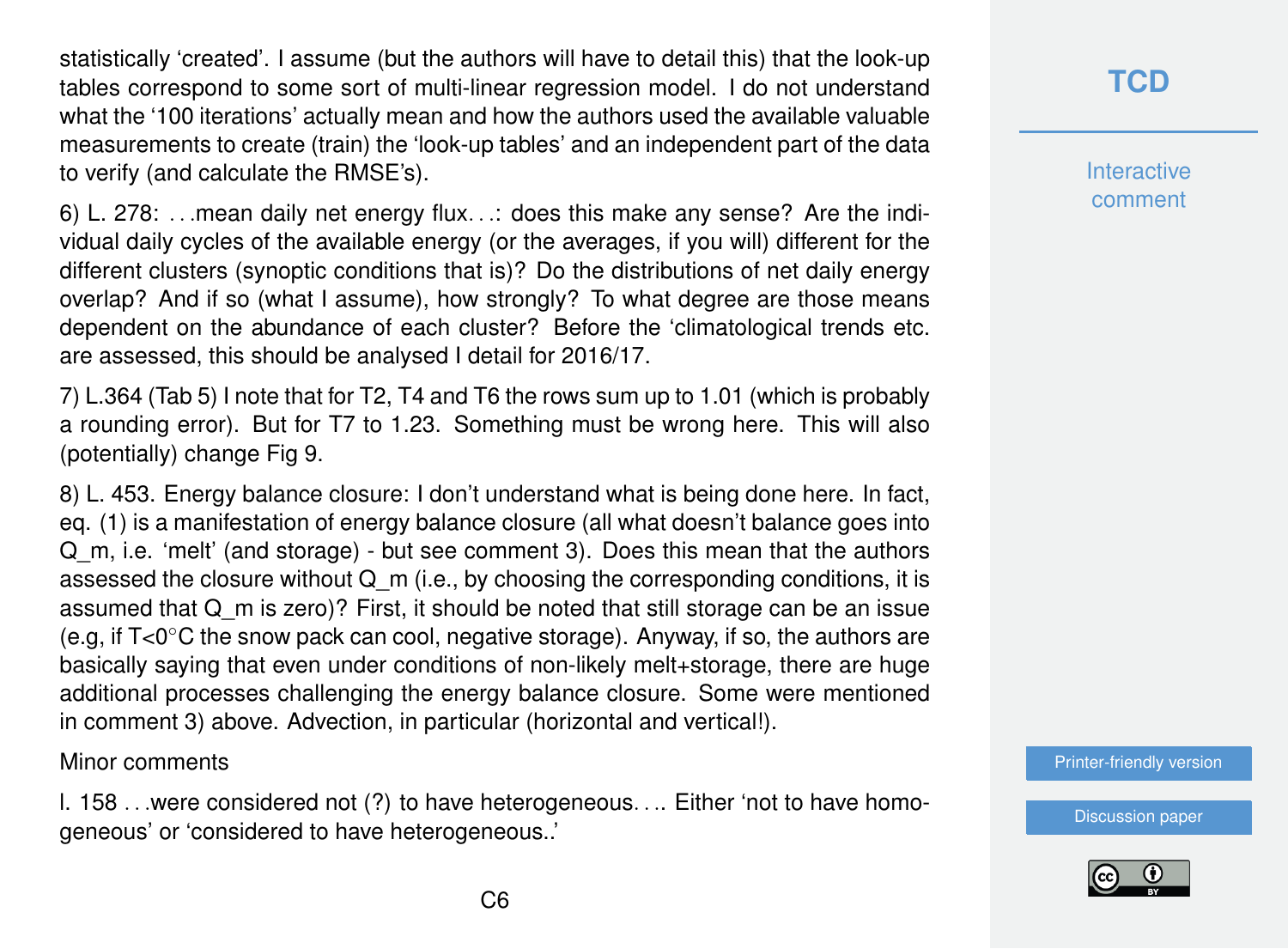l. 220 to remove. . .. This is, in complex terrain, not to remove any errors (that is what Wilczac has originally derived it for); rather, it is to align the coordinate system with the surface.

l. 241 surely the signal has units..: <0.7mV?

l. 314 are considered to be transition types: based on what? These are static (statistical) fields, so how can the authors claim this?

l. 350 recent cold frontal passage: where do we know from? Above (l. 314), T3 was not among the 'transitional regimes'. . .).

l. 476 linear trends: I basically see 'no trend' for T1, T3, T4, T5. . ... Has any significance analysis (in a statistical sense) been performed?

l. 487 is shown to decrease: at least, I think the decrease should be put in context to the year-to-year variability.

l. 493 are these indices determined over the same time period (I hope so)? More importantly, how do they vary during this time period? The figure would gain a lot, if each dot would be complemented with an 'error bar' showing the variability of the respective index in the respective year.

l. 504 in the nineties: at least two also in the eighties.

l. 608 can indicate significant increases...: in fact, the authors seem to demonstrate a negative trend (in total energy provided to the snowpack). So, the indication might rather be a significant reduction in ablation (or a change, to be more cautious).

References

Bellaire et al: 2017, http://dx.doi.org/10.1016/j.coldregions.2017.09.013

Nadeau DF, Pardyjak ER, Higgins CW, Parlange MB: 2013, Similarity scaling over a steep alpine slope. Boundary-Layer Meteorol 147:401–419

**Interactive** comment

[Printer-friendly version](https://www.the-cryosphere-discuss.net/tc-2019-48/tc-2019-48-RC1-print.pdf)